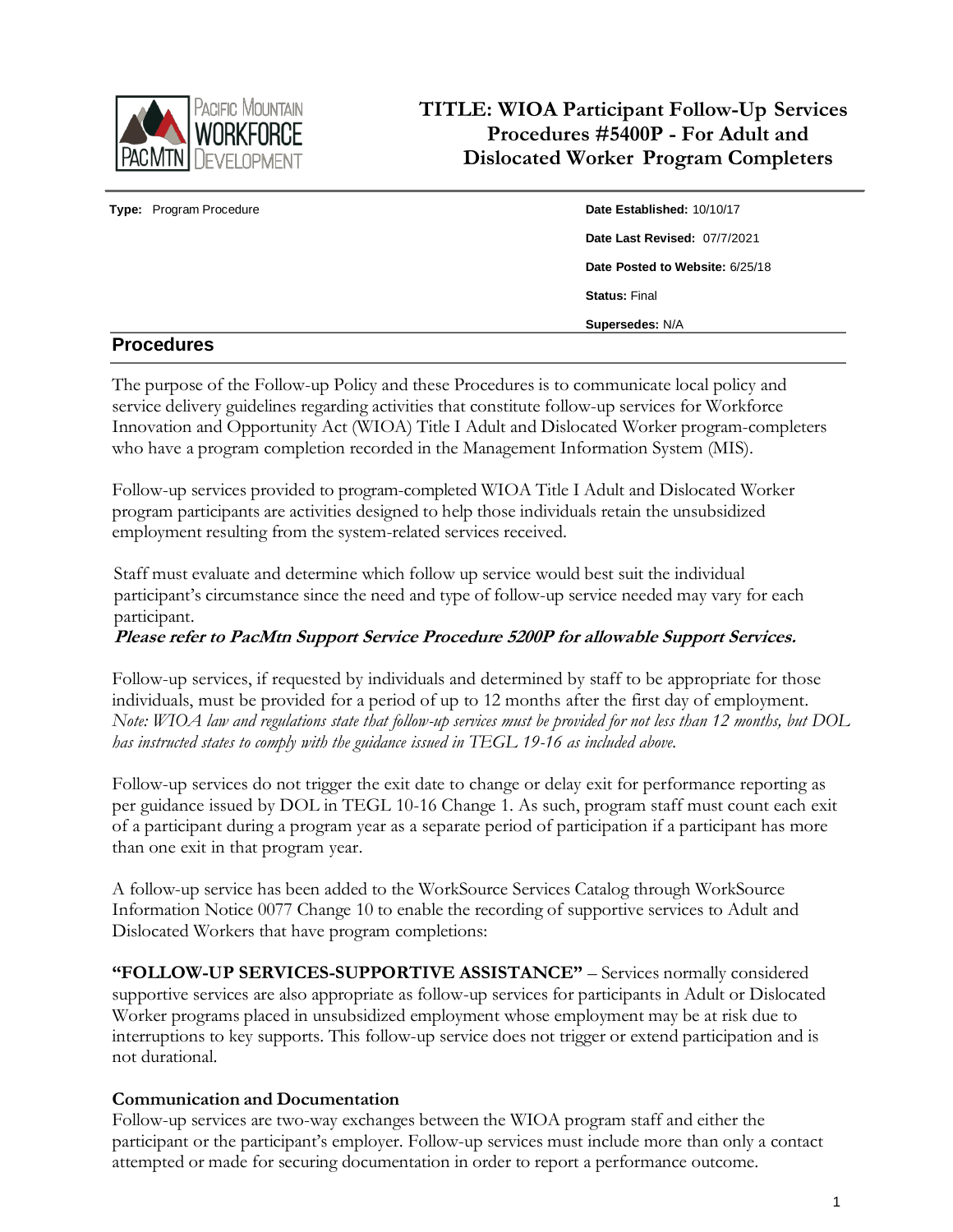Follow-up services must include more than only a contact attempted or made for securing documentation in order to report a performance outcome.

Appropriate documentation must be maintained in the Management Information System (MIS) – currently WIT/ETO Staff must also case note accordingly to justify the types of services provided.

## **Discontinuing Follow-Up Services**

Some participants may not be responsive to attempted contacts for follow-up, and others may be difficult to locate making it impossible to provide follow-up services. If after 90 days following a program-completion, a participant is unreachable, refuses to divulge information, or has relocated out of the state with no intention of returning, follow-up contact attempts may cease.

Reasons for discontinuation of follow-up services must also be documented in the Management Information System (MIS) – currently WIT/ETO and captured in the case note history touchpoint field.

# **Management Information System (MIS) - WIT/ETO System Data Entry Requirements**

Complete all system data entry requirements as applicable for WIOA participant Career, Training and Follow-Up Service, to include but not be limited to the following:

- Applicant or Participant Registrations
- Program Enrollments
- Eligibility Determinations (as detailed in policy #5000)
- $\bullet$  IEPs
- ITA's and Training Program Enrollments/Service Delivery
- Training paid by others
- Training/Program Completions
- Support Services
- Exits
- Follow-Up Services, and
- Case Note Entries

Please follow all current and future Workforce Integrated Technology (WIT) System guidance, training, instructional materials and direct departmental or program supervisor instruction and policies developed.

If applicant or participant information is already entered in the WIT System, staff must verify that the information is current and/or make updates. If required by program, print out the applicable or necessary document, obtain signatures and place in the hard copy file. Please note all system data updates or changes in case note.

Any discrepancies arising between PacMtn policy and or procedures with federal and state provisions due to current or *future revisions will default to the current minimum federal and state regulations and guidance available. PacMtn* policy and or procedures may set forth stricter requirements than provided by federal and state guidance, but in no case *will PacMtn policy and or procedures not meet minimum federal and state policy.*